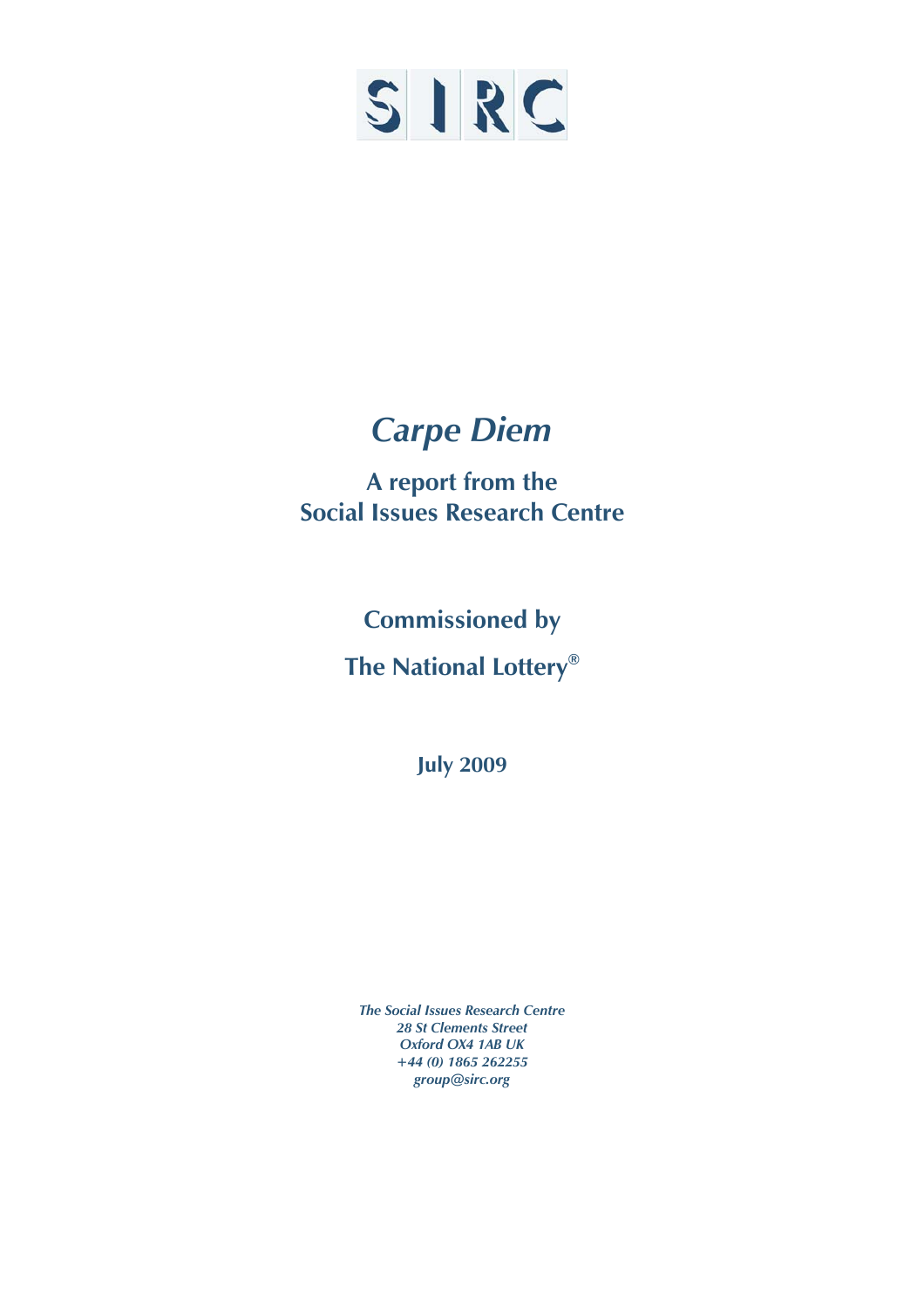# **Contents**

# **Table of figures**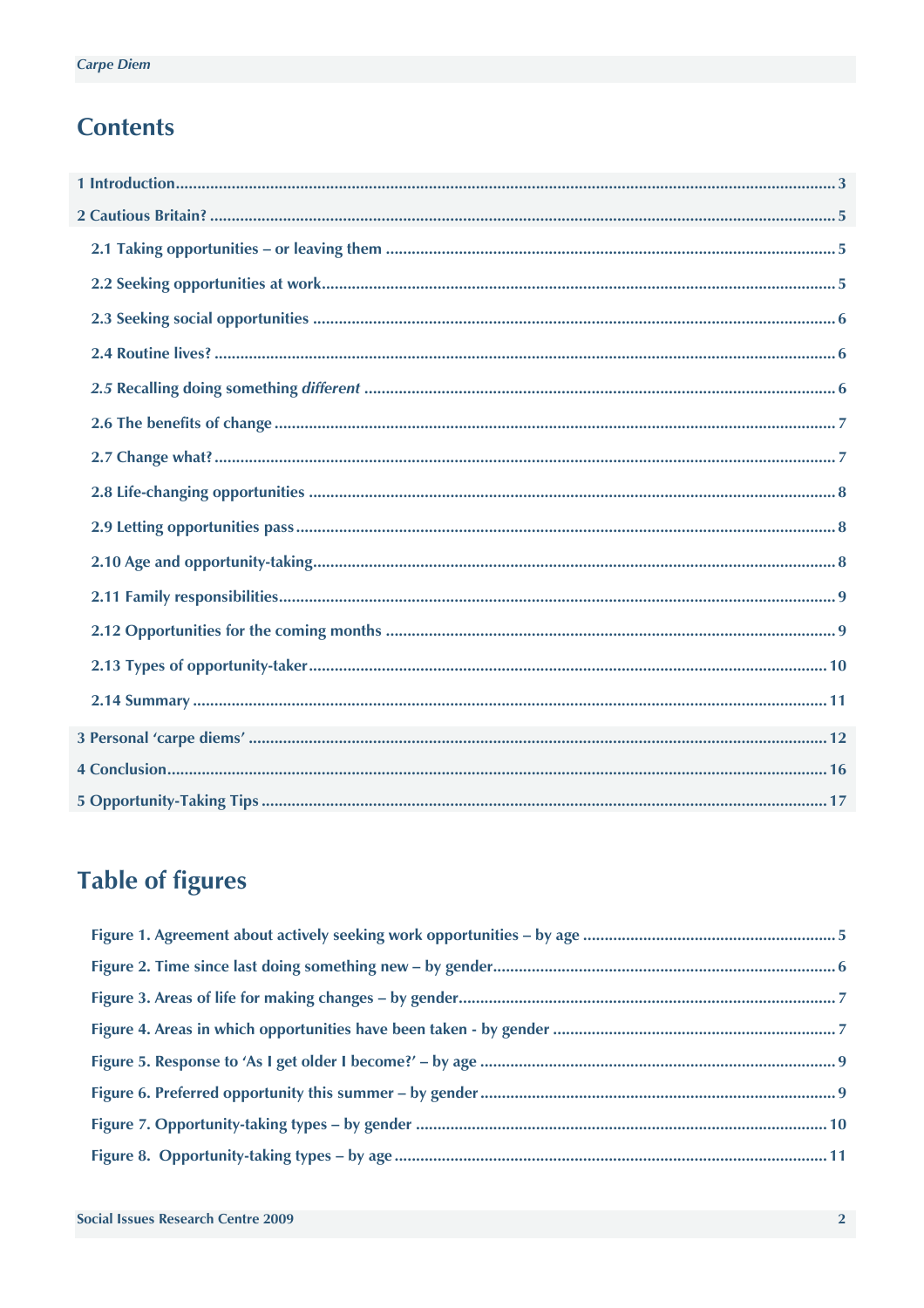## <span id="page-2-0"></span>**1 Introduction**

**"Ask not – we cannot know – what end the gods have set for you, for me; nor attempt the Babylonian reckonings Leuconoë. How much better to endure whatever comes, whether Jupiter grants us additional winters or whether this is our last, which now wears out the Tuscan Sea upon the barrier of the cliffs! Be wise, strain the wine; and since life is brief, prune back far-reaching hopes! Even while we speak, envious time has passed: pluck the day, putting as little trust as possible in tomorrow!"** 

**Quintus Horatius Flaccus (Horace) 68BC –** *Ode I-XI***,** *Carpe Diem.*

Earlier this year the Social Issues Research Centre undertook an in-depth study for The National Lottery of the extent to which a sense of optimism prevails in Britain, even in times of economic downturn and gloom-and-doom in the newspapers<sup>1</sup>. To what extent are we characterised as nation by 'always look on the bright side of life'? Or are we as a people more 'mustn't grumble' types?

What we found was pleasantly surprising. A high level of optimism prevails in the country, even in difficult times. It is tempered, of course, by a degree caution at times – what we called 'situational' optimism – and our sense of optimism is focused primarily on our families, our personal relationships and our social life. While we tend to be upbeat about these matters, however, we are far less optimistic about the future of British society as a whole.

A question remained at the end of this study. If people are, in the main, generally optimistic, does this mean that they are people likely to seize opportunities wherever they find them in the belief that the outcomes will be positive? Or is the ability to 'go for it' – 'to seize the day' – a reflection of a different aspect of our make up?

And so we start at the top of this introduction with an extract from one of Horace's famous odes – written over two thousand years ago but still very pertinent today. Being fond of agricultural metaphors, Horace issues the Latin

j

exhortation at the end of this ode, '*Carpe Diem'* – literally, 'pluck the day', but more often translated as 'seize the day'. Were he living in the present time he might simply have said 'let's go for it'.

There is, of course, a sense in Horace's ode – some might describe it as an elaborate chat-up line aimed at the evidently very pretty young Leuconoë – of irresponsibility: forget about tomorrow, think only of today. But *carpe diem* is really all about recognising opportunities when they are presented and taking them, rather than letting them simply slip by. We can think about the future, even put trust in it, but still make the most use of the opportunities afforded by the present.

It was against the rather unusual (for SIRC at least) Classics background that we carefully selected people from our extensive panel of focus group participants to be our initial guinea pigs. This, we felt, would start to give us insights into the extent to which people in general are opportunityseekers and takers – the areas of their lives in which such opportunities are mostly seized and where, perhaps, they are either avoided or passed over.

This time, however, our participants would not only have to contribute to congenial discussions – they would have to go off and *do* something as well. They would create their own personal 'carpe diems' and report back a week later on the opportunities they had taken and what the results had been. The aim here was to see whether people could become more opportunity-taking than they normally were, and how

<span id="page-2-1"></span><sup>1</sup> The full report of this study can be downloaded from http://www.sirc.org/publik/optimism.shtml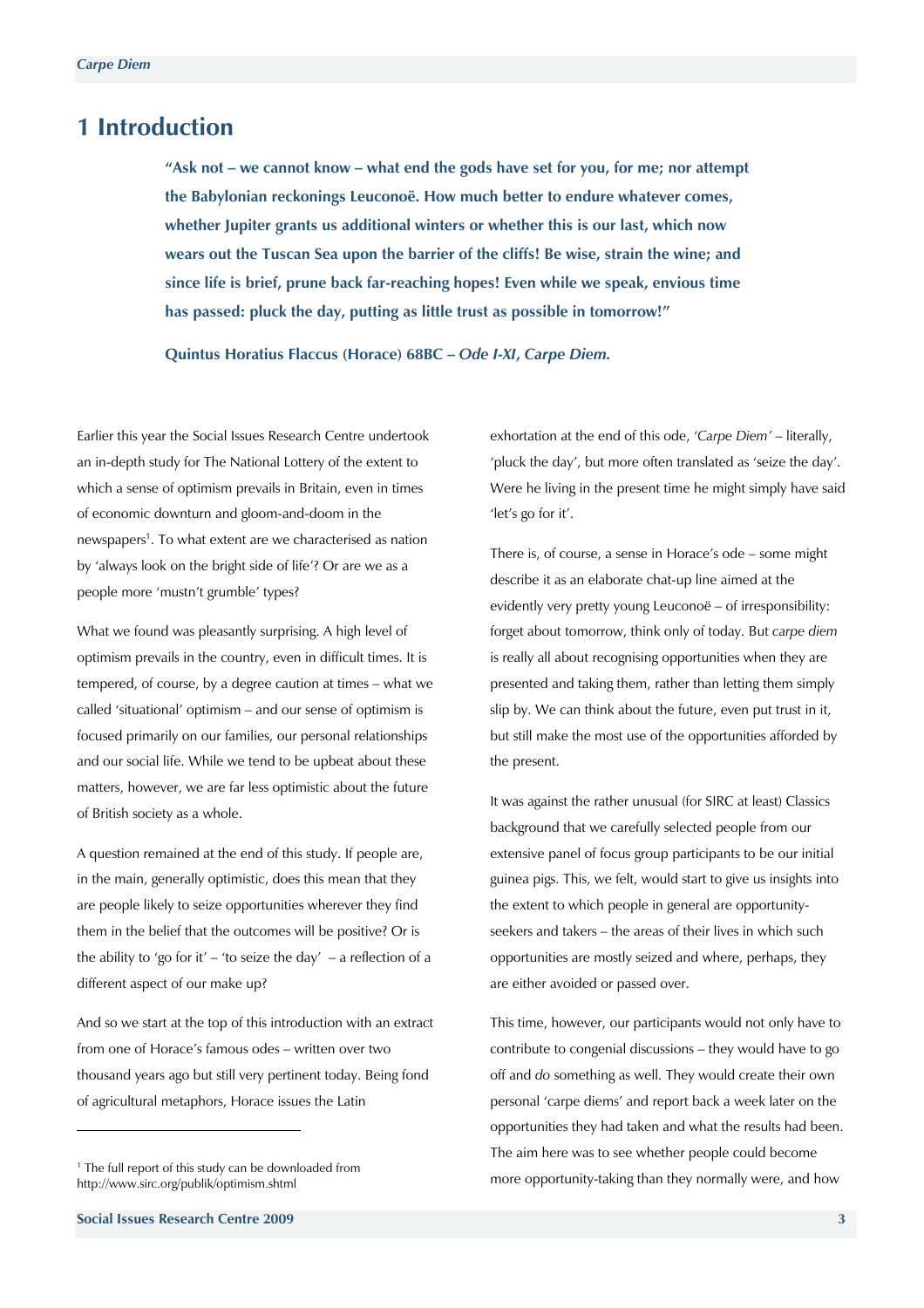this might influence what they did in both the short- and long-term future. In essence – a small-scale social experiment.

While the people we involve in focus groups come from a wide range of social backgrounds, professions and ages, they are not, of course, necessarily representative of the country as a whole. Following the first group meeting, therefore, we developed a set of questions that reflected the main themes arising in the discussions. These were administered online by YouGov to a nationally representative sample of 2,066 people across Britain.

The contributions of the group participants and their accounts of the opportunities they decided to seek out and to take are summarised in the following sections of this report along with key findings from the national survey.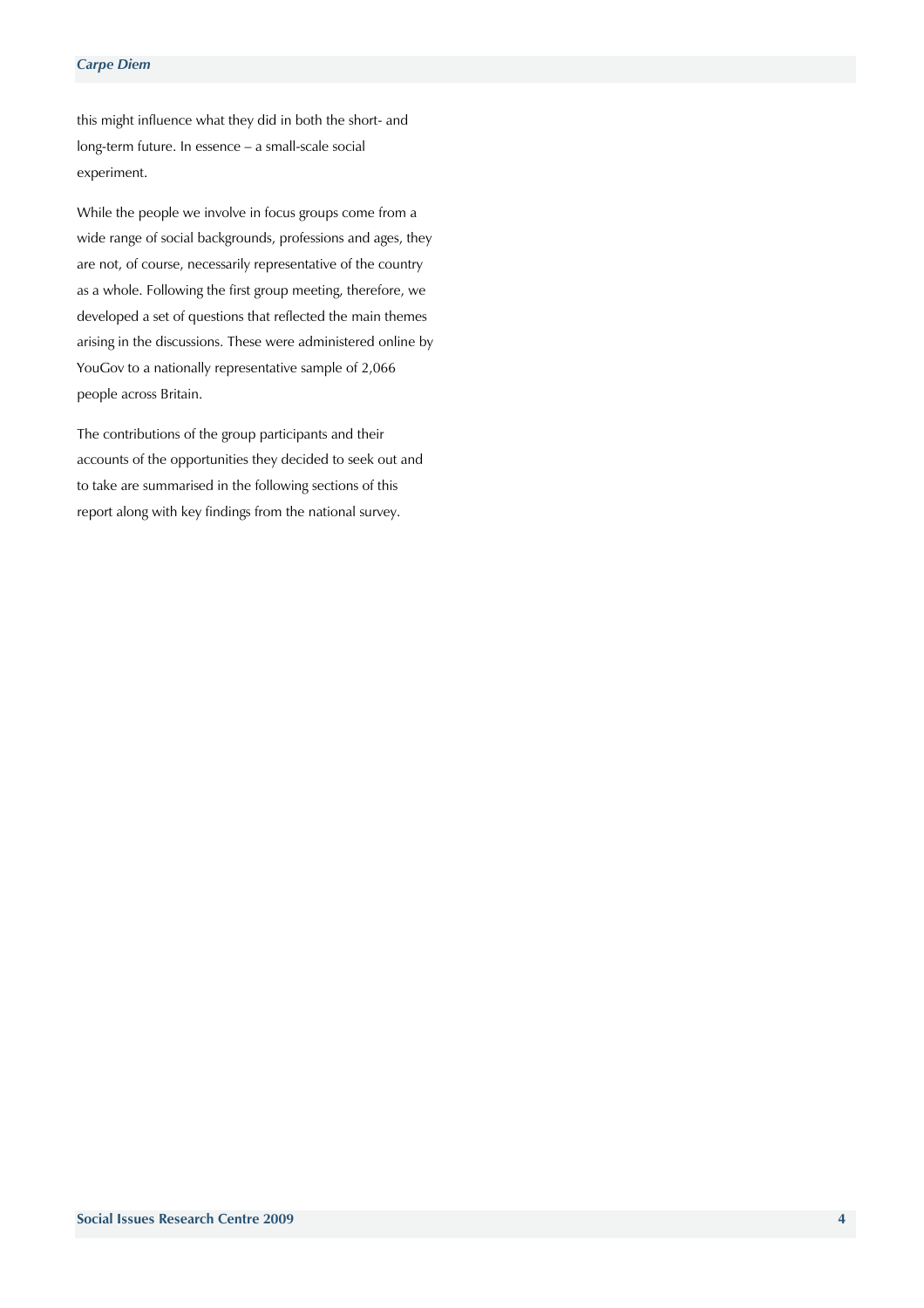# <span id="page-4-0"></span>**2 Cautious Britain?**

#### **2.1 Taking opportunities – or leaving them**

In our first group session we explored the extent to which the participants had seized opportunities in any area of their lives, or had let them pass by. There were some, such as Rai, who were clearly 'go for it' types:

*"I am hard-pressed to think of an opportunity that I haven't taken … Anything that enhances my personal life I think I try."* 

A somewhat older Mary also felt that she fitted into this category:

*"I have done a lot in my life and I feel like I have achieved a lot and I have had lots of opportunities and I have taken them."*

On the other side, however, Matt summed up the more general consensus in the room with a rather dull response:

*"I take some opportunities and turn some down."* 

Our national poll responses reflected this 'take some, leave some' approach to life. The largest proportion (60%) said that they had taken some of the opportunities that had been presented to them in life while a much smaller number (21%) had seized most or all of their opportunities. Those feeling that they had taken few or none of the opportunities accounted for 15% of the sample.

#### **1 in 7 of the British population has seized few or none of the opportunities handed to them in life**

What we have here is, perhaps, a reflection of typically British caution. We shouldn't rush into things too often – we should wait and see. By which time, of course, many of the opportunities have passed us by.

Sometimes, of course, we turn down opportunities because we think that something better might come along. Laura gave us an example of such an approach in her working life:

*"I had the opportunity to go back to the same job and it was looking pretty likely that I would become head of the*  *department … I took the opportunity not to because I was hopeful for something better."* 

The idea of taking the opportunity to not take an opportunity is certainly an interesting one.

Lorna had rejected work opportunities for different reasons:

*"I had friends who were trying to put a word in at their work and get me a job in quite a good businesses … I chose not to do that though because I thought if I did do that, I would become a certain type of person which I wouldn't necessarily want to be."* 

In our national poll the proportion of people saying that that they had seized few or none of the opportunities at work constituted 21% of the sample.

**A fifth of British people have let most or all of the opportunities in their working lives slip by** 

#### **2.2 Seeking opportunities at work**

There is, of course, a difference between simply taking up work opportunities when they are presented and actively seeking them out. We asked our poll respondents to what extent they agreed or disagreed with the statement "I have actively sought out new opportunities in my working life rather than just waiting for them to happen." We can see from Figure 1 that while there are differences between the age groups, less than half of all respondents (47%) said that they had sought such opportunities, a sizeable 22% said that they had not.



#### **Figure 1. Agreement about actively seeking work opportunities – by age**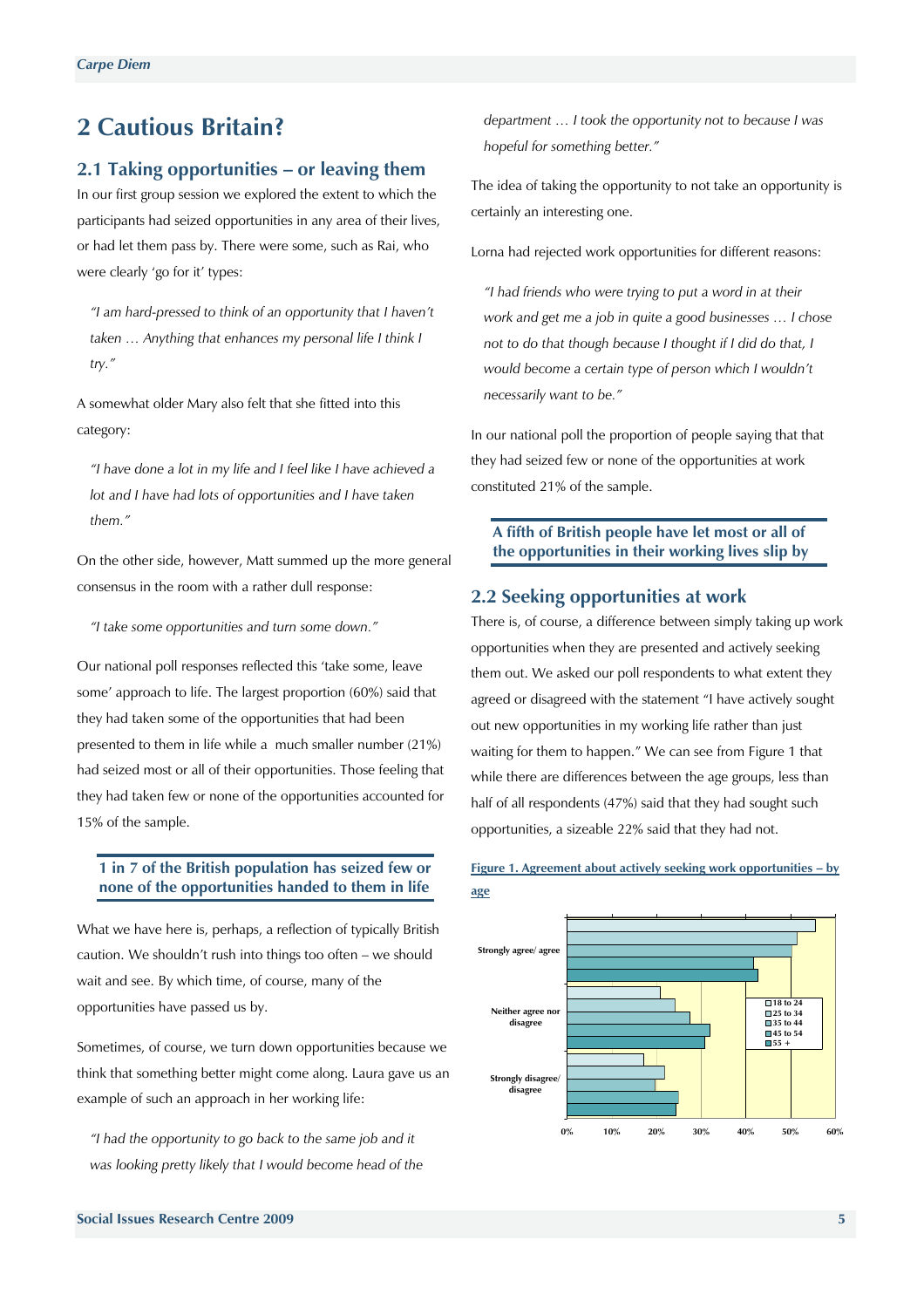## <span id="page-5-0"></span>**Nearly a quarter of us have not actively sought out work/career opportunities**

We can also see from Figure 1 that it is the youngest group (under 25s) who are most active in this context – 56% of them have sought out work and career opportunities compared with 43% of those aged over 55.

In our group, Mary was a good example of this lack of active opportunity seeking in her career:

*"I have always just wandered into jobs. I just went from one catering job to another … I never planned … that ever really"* 

There was a general consensus within the group that younger generations now have to be more proactive.

#### **2.3 Seeking social opportunities**

When it came to discussion of social opportunities, some members of our group were rather more upbeat. Jim, for example, said:

*"In terms of going places, talking to new people, drinks … I'm very into that sort of thing."* 

Steve, a well-known social adventurer, commented with typically British understatement:

*"I am not adverse to doing things like that; striking up conversations …"* 

In our national poll, however, while there were some like Jim and Steve, only 13% said they usually or always sought out and seized opportunities to meet new people or make new friends. Twice as many (26%) said that they rarely or never took this kind of social opportunity.

#### **A quarter of the British population mostly rejects opportunities to make new friends**

### **2.4 Routine lives?**

Given this distinct lack of opportunity-taking evident among the British population it is not surprising that nearly 30% of us feel that while our lives are pretty routine, we're quite happy with that.

A couple of people in our group represented this section of society. Lorna was one of them:

 *"I always get the same train and I always get a coffee before … and it's at the same station, get on the same tube and go the same route."* 

Tony reflected on his past life:

*"I worked a long time in the same place and I just got into the same pattern of meeting the same people, eating the same food."* 

## **Nearly a third of us lead routine lives – but we're happy with that**

There were, however, some slightly more optimistic signs in the poll data. Just over a third of respondents (34%) felt that they would like a bit more variety in their otherwise routine lives – but only a quarter of those aged over 55 felt this way.

#### *2.5* **Recalling doing something** *different*

Given this wish for a bit more variety, when did people last actually do something that was genuinely new and different? Our group was a bit stumped by this question. Julie spoke for them all:

*"I am struggling to think of an opportunity [like that] that I have taken lately."* 

Judging by our poll results most people have not done anything new for a while. We can see from Figure 2 that for the largest group (23%) it was longer than a year ago.

#### **Figure 2. Time since last doing something new – by gender**

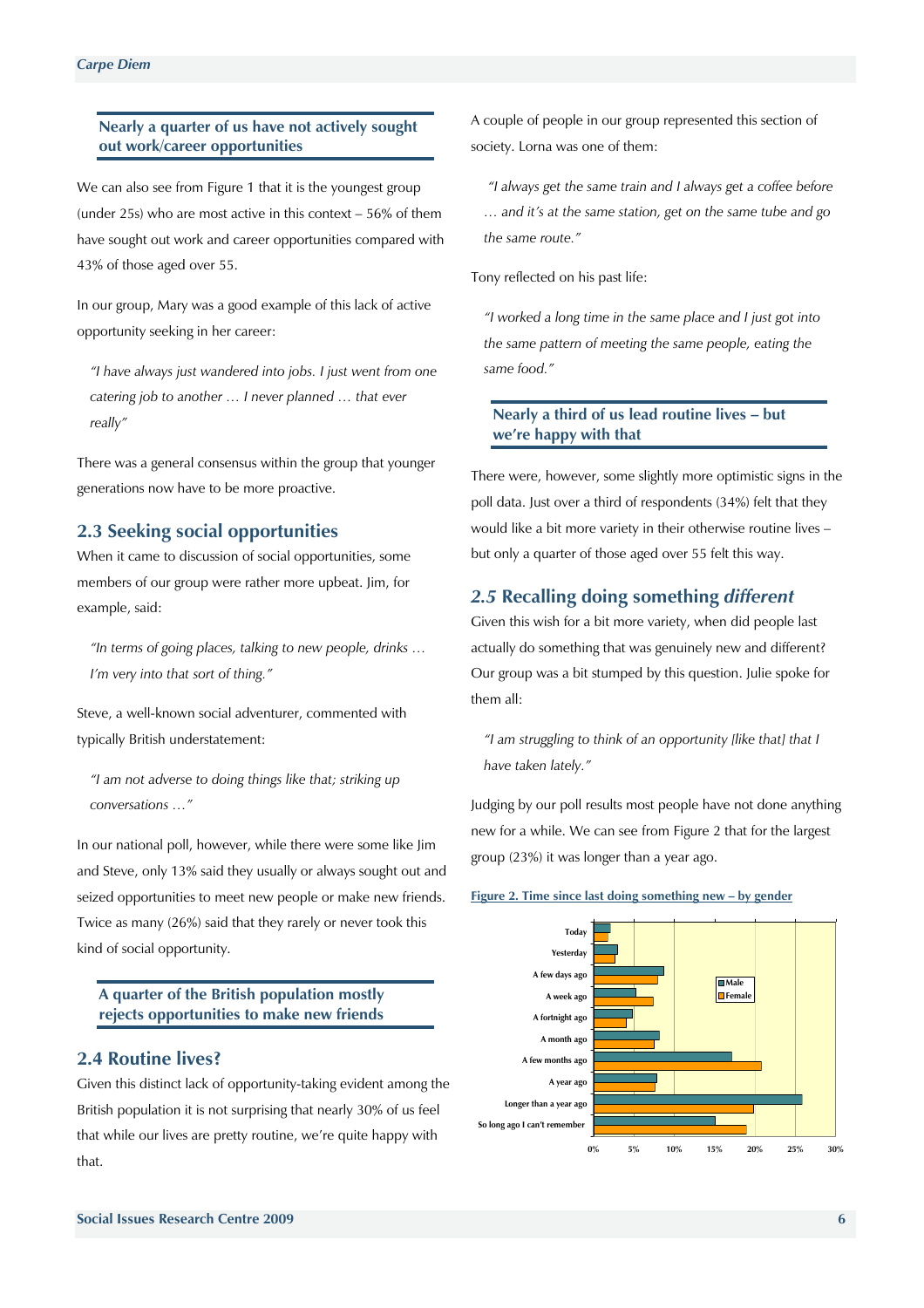<span id="page-6-0"></span>For the third largest group (17%) it was so long ago that they couldn't actually remember.

**Most people in Britain haven't done anything new for months or years** 

## **2.6 The benefits of change**

Among those for whom this kind of opportunity-taking was within living memory, however, the impact seems to have been quite positive. Only 4% said that regretted what they had done while a third of the sample reported that it had resulted in a long-lasting positive effect. A fifth also said that their experience had made them more likely to seize opportunities in the future.

Interestingly, over a quarter of respondents (26%) said that others had benefited from the opportunity that they had last seized as well as themselves.

We will see in Section 3 that quite similar positive impacts were evident among people in our group after they had returned from their week-long quest to do something different.

### **2.7 Change what?**

The poll also showed that while a majority (61%) were happy to take opportunities to change their daily routines, although probably not very recently, they were not prepared to make changes that might affect their long-term futures. A number of people in the group felt the same way, pointing out that seizing opportunities was most often about the here and now rather than the long-term future. Di, for example, said:

*"I don't really do something because it will lead to something else. I think I just don't look that far enough in advance … I just do things in the moment."* 

This short-term rather than long-term opportunity-taking was reflected in the specific types of change that the poll respondents would make in their lives, as summarised in Figure 3.

Top of the poll came exercise and eating habits – especially for women. Rather oddly, respondents were more ready to take an opportunity to change aspects of the working life or where they lived than they were to vary where they went on holiday or

their hobbies. One's social circle and family relationships were not aspects of life where opportunity for change was welcomed.

#### **Figure 3. Areas of life for making changes – by gender**



#### **Brits would most like an opportunity to change their exercise regime and diet**

Despite the fact that making changes in where they went on holiday was low on respondents' priority list, exploring new places and countries was reported as the most frequently taken opportunity, as summarised in Figure 4. Perhaps they felt that their holidays were already sufficiently varied and needed no further opportunity-seizing.

#### **Figure 4. Areas in which opportunities have been taken - by gender**



We can also see for Figure 4 that cooking and eating different types of food, perhaps as a result of all those foreign holidays, came second on the list. Relatively few, however, had taken the opportunity to explore their own home town or even vary their route to work – perhaps the most simple changes to routine that anyone could make.

Quite a few (38%) of the poll respondents had also chosen to get in touch with people with whom they had lost contact. As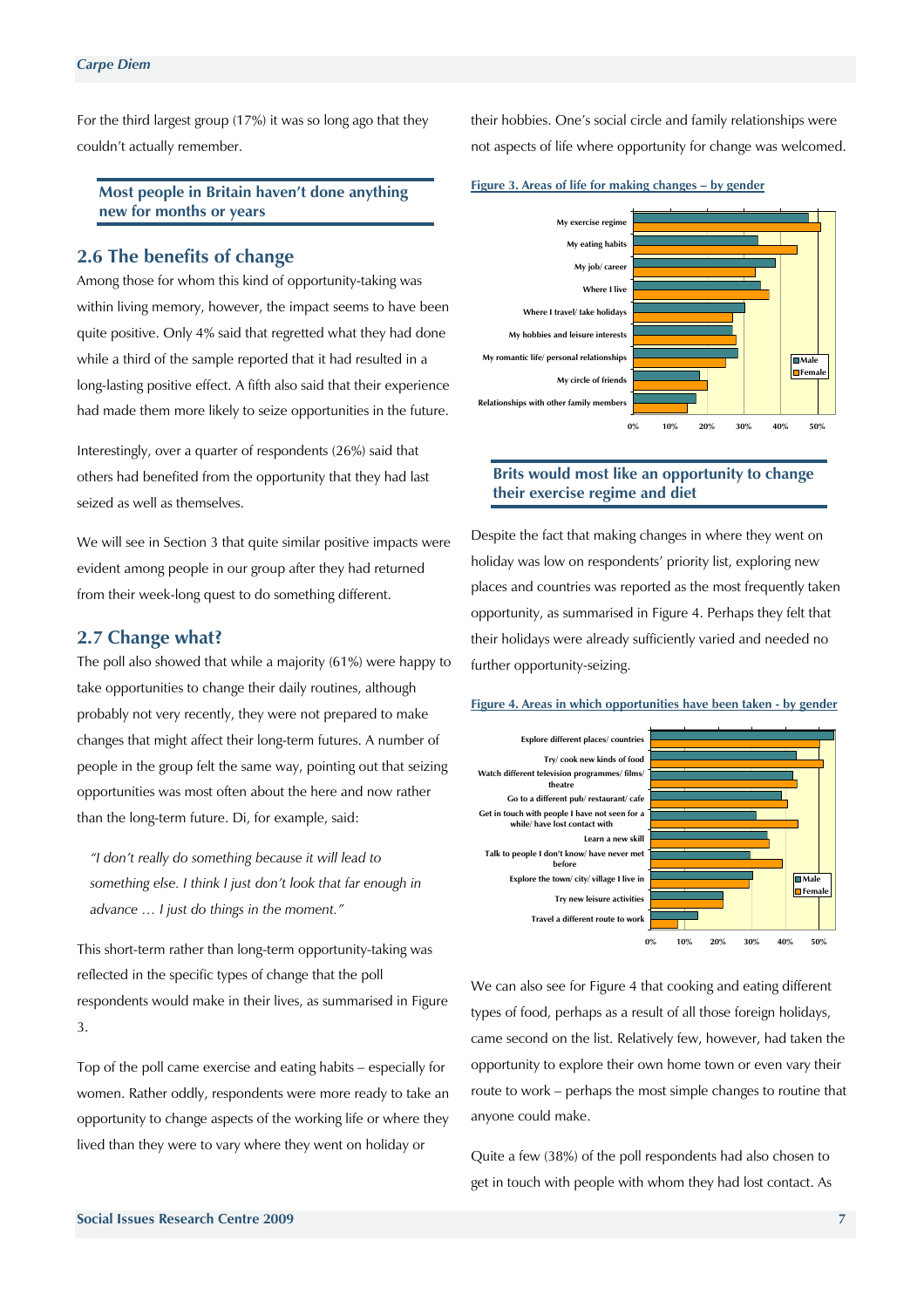<span id="page-7-0"></span>we will see later in Section 3, this was what a number in our group also chose for their task in the week following the first meeting.

## **2.8 Life-changing opportunities**

While there is evidently an aversion to seizing opportunities that might have far reaching consequences, most of us have to make life-changing decisions at some point in time. Most of our group members, however, seemed to have erred on the safe side on these occasions. Jim was a good example:

*"I took a sabbatical to Australia for four months and then they said that I should stay for an other year. But I would have had to quit my job at home … I was tempted but I didn't take it, and I don't regret it."* 

When we look back on such opportunities, of course, we may sometimes feel regret for missing the opportunity or we may thank goodness that we let it pass. As Mary said:

*"You don't always have to regret the opportunities that you don't take. You can think about how life might have been different but it doesn't mean you regret it, it just means that you realise life would have been different if you had taken a different path."* 

In contrast Tony, who has recently returned to education as a mature student, said:

*"I didn't take the opportunity to go to University [when I was younger] and I should have done."* 

In contrast with our group members, the largest proportion of poll respondents (43%) said that when they had been faced with a life-changing opportunity they had taken it and had no regrets. This compares with the 7% who regretted taking the opportunity. A further 7% had not taken the opportunity and regretted it, while 5% thought that by missing out on the opportunity they had made the right decision. Given the rather routine lives that many of us seem to lead it came as no surprise that 15% of respondents said that had never faced what they believed to be a potentially life-changing opportunity.

**1 in 7 people have never been faced with a potentially life-changing decision** 

Given the reluctance to seize opportunities that we have seen characterises much of the British population, and the infrequent occasions on which we try something new and different, what is it that holds us back?

### **2.9 Letting opportunities pass**

Some members of our group thought it was a matter of timing – they had to be ready for it. Jim, for example, said:

*"When an opportunity comes along that involves change and I am not ready for some sort of change then I am happy to pass it by."* 

Lorna felt that she might resist seizing an opportunity simply because there might be something better on offer later:

*" … something else that suits you better might come along. It's optimistic to think there might be better options"* 

In our poll, the largest group of respondents (57%) felt that they would be held back from seizing opportunities because of financial considerations. In these times of economic recession this, perhaps, sounds quite reasonable. Forty percent of respondents also said that they would need to think through the implications of the potential opportunity first – a 'sensible' approach as well.

Many were concerned about the effect that taking an opportunity might have on their families and partners. Others, however, were simply worried about looking silly (22%), they might regret it (21%) or that it was not in their character to seize opportunities (15%).

In this context a sizeable proportion (34%) of respondents felt that age was something that might be a factor that inhibits opportunity-taking. As we might expect, it was people over the age of 55 who mostly felt this way – 60%, compared with 8% of the under 25s.

#### **2.10 Age and opportunity-taking**

We explored this issue further with our group and in the national poll. Tony, in his mid forties, felt that he had become more adventurous as he had got older: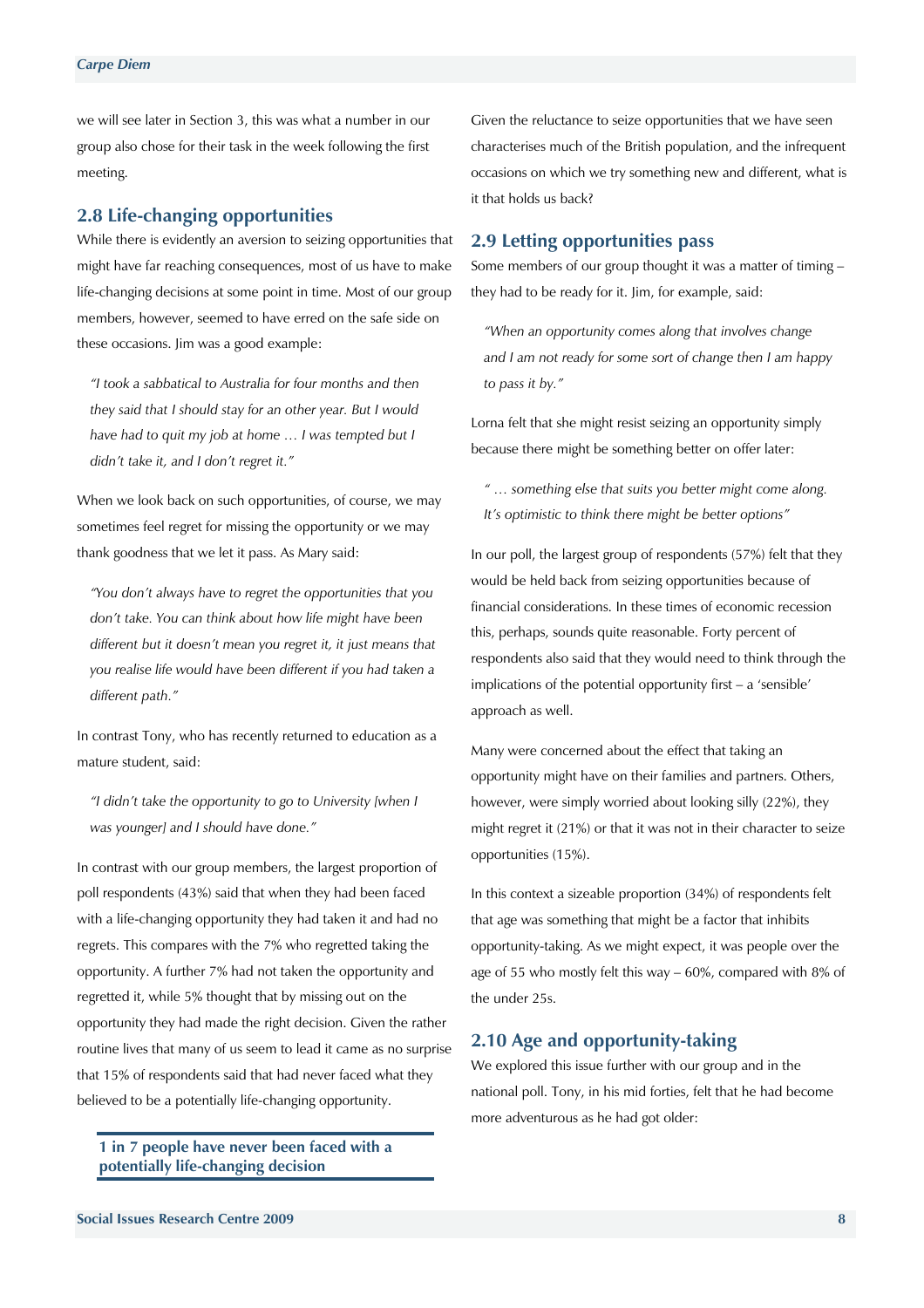<span id="page-8-0"></span>*"I tended to be a bit more reticent when I was younger … I would say I have become more of a risk-taker, a bit of an opportunity taker."* 

The considerably younger Laura (27) though that age brought with it confidence:

*"The older I have got the more opportunities I have taken and I think that is probably down to confidence."*

Fifty year old Julie, however, took a rather different view:

*"I am probably [now] a cautious opportunity taker. I think with age but more with experience and confidence you weigh up the risks a bit more."* 

The poll results were similarly mixed, but interesting. We can see from Figure 5 that 31%, the largest group by a small margin, felt that age made little difference to their readiness to seek and to seize opportunities; 28% thought that age decreased their ability and for 19% ability increased with age. The interesting effects, however, are within these groups. Younger people feel that age affects them positively in this context while older people feel that it has the opposite effect.



**Figure 5. Response to 'As I get older I become?' – by age**

The switch in views about whether or not age increases one's ability to seek and to seize opportunities occurs within the 35- 44 age bracket. Up to that point, we assume the increase in confidence and a degree of maturation are beneficial. After that, however, caution starts to prevail and we start to develop the kinds of excuse for not taking our chances that we noted above: 'it's too risky', 'I need to think it through first'.

## **2.11 Family responsibilities**

It is, of course, the case that by our mid to late thirties we have tended to take on more responsibilities, including getting married and having children. And as we have already seen, such concerns for family and partners are seen as one of the obstacles to opportunity-taking. We explored this issue a little further in the poll. For a fifth of respondents (21%) having a supportive family and partner was seen as making it easier to seize opportunities as they arose. They were outnumbered, however, by the 33% who said "I have to think more carefully when opportunities arise of the impact on my partner/ family." Only 3% agreed with the statement "I am happy to take opportunities regardless of their impact on my family/ partner."

We ended the first meeting with our group by getting them to identify an activity to be undertaken in the coming week that would involve doing something new or different and for which there was an easy opportunity. We did not expect anybody to engage in anything that was particularly life-changing such as quitting their job or leaving their spouse. Perhaps it was something that they had been wanting to do for some time, but had not got round to doing it for one reason or another. Or perhaps it would be something that had been inspired by the discussions in which they had just been involved. We will see later what they came up with and the effects that had on them.

#### **2.12 Opportunities for the coming months**

We presented our poll respondents with a similar task in the form of the question "Which one opportunity would you most like to take this summer?" Their responses are summarised in Figure 6.



#### **Figure 6. Preferred opportunity this summer – by gender**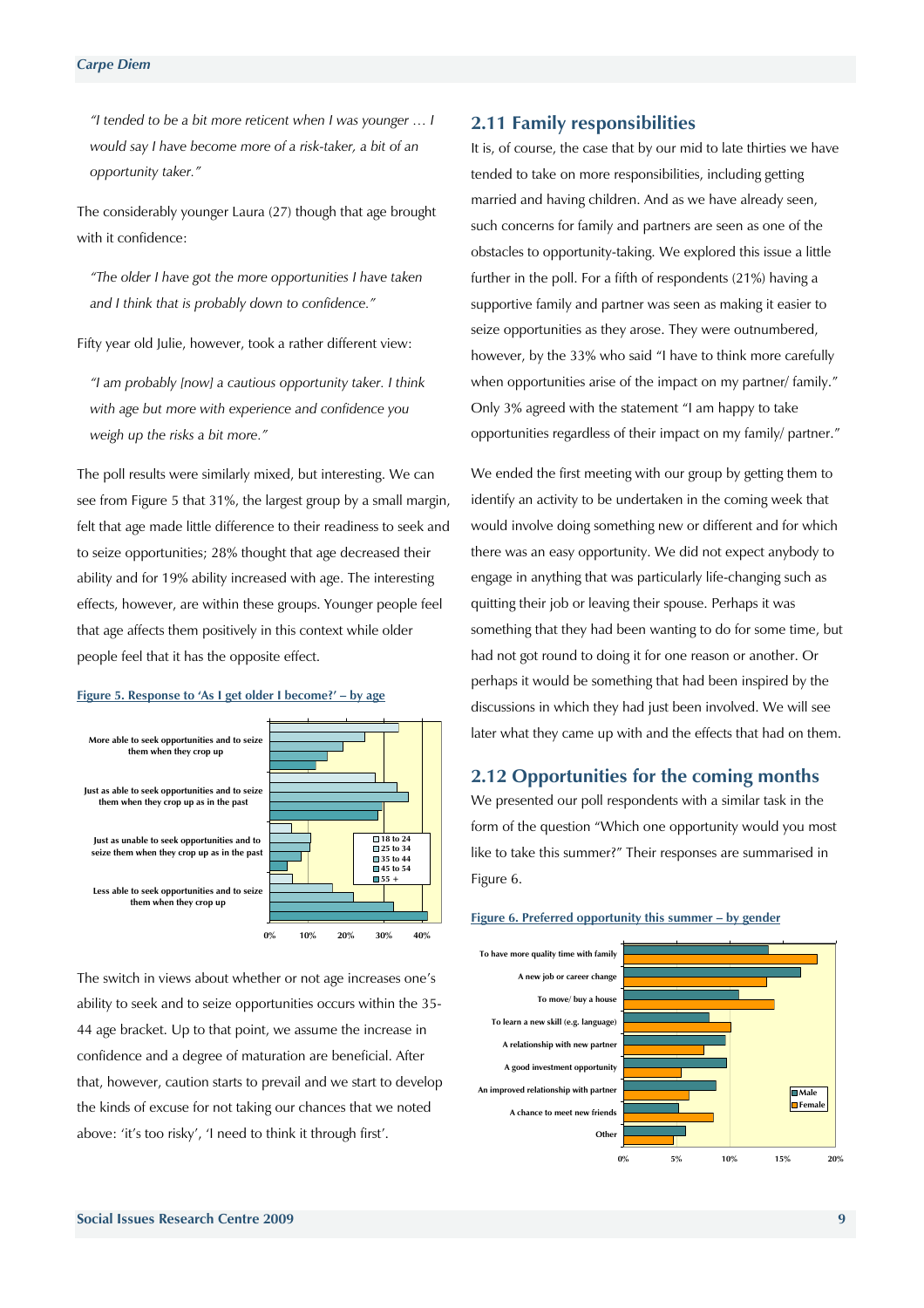<span id="page-9-0"></span>Here we can see that spending more quality time with their families was the most preferred option for women – a reminder, perhaps, of their modern-day pressured lives. For men, the opportunity for a change in job or career was the dominant wish – also, perhaps, a reflection of the level of dissatisfaction experienced in everyday, routine life.

While 9% of respondents were looking for a new partner, these were predominantly under the age of 25. The least popular option here, however, was to meet new people and make new friends.

We gave respondents the option in this part of the questionnaire to provide free responses – they could write in the box an alternative opportunity they would like to pursue this summer. Some of these were quite interesting. One respondent wanted the opportunity to catch a big fish while another yearned to write a novel and get it published. Several wanted to get fitter – in line with the finding noted previously that changing one's exercise regime seems to be a major priority for the British population. Another wanted a baby while several chose rather prosaic options such the opportunity to buy a mobility scooter, to make a reasonable living, to have more time away from work, and to 'settle down'. Someone wanted the opportunity for love – another sought a narrow boat. Such is the variety of human ambition.

#### **2.13 Types of opportunity-taker**

On the basis of the group discussions we had thought about how we might best define and classify people in terms of their readiness to seek and to seize opportunities. How could they best be described? What 'labels' might our poll respondents attach to themselves, and how might this allow insights into what being British is all about?

There are, of course, substantial risks in this approach. If you provide poll respondents with terms and definitions that are not appropriate you simply receive back a large number of ticks in the 'None of these' box. Fortunately, taking our steer from the contributions of our group participants, we seem to have got it right, as shown in Figure 7.

#### **Figure 7. Opportunity-taking types – by gender**



We can see from Figure 7. that the most popular choice (32% of respondents) was the 'Safety Net' type of opportunity taker – people who are comfortable seizing opportunities but only when they know that they have a financial/social/emotional back-up in case things go wrong. In the absence of such safetynets, they will let opportunities pass by or actively avoid them.

The second group (15%) are aptly described as 'Fence-Sitters' – people who want to wait and see what will happen, rather than seizing immediately opportunities that present themselves. As a result, of course, the opportunities have often disappeared in the meantime.

The following group of 'Little Picture' opportunity takers (12% of the sample) constitutes those who are comfortable seizing opportunities that change, say, their daily routine, but are less comfortable with changes on a bigger scale. Such larger scale and potentially life-changing decisions are left to the much smaller group (7%) of 'Big-Picture' opportunity takers. In between these groups lie the 'Optimistic' opportunity takers – those up-beat individuals who believe that the outcomes of seizing opportunities will always be good.

'Opportunity Makers' – those who prefer to create their own opportunities, rather than just waiting for them to crop up – are one of the smallest groups, only marginally larger than the 'Opportunity-Avoiders', whose label is self-descriptive.

We can see from Figure 7 that there are some interesting gender differences in this context. Men are nearly twice as likely to describe themselves as 'optimistic' opportunity-takers than women. Women are more represented than men in the 'Little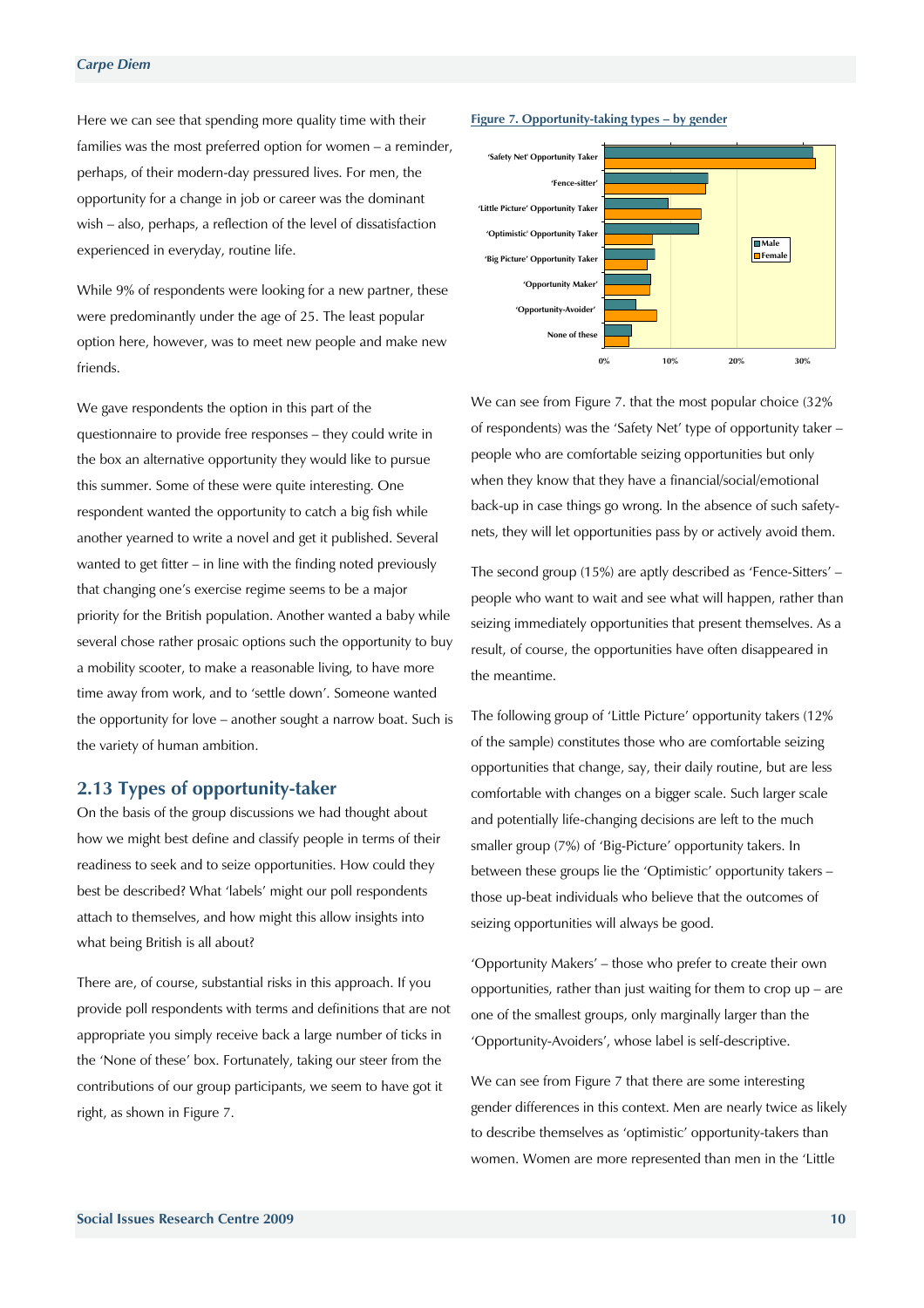<span id="page-10-0"></span>Picture' and 'Opportunity-Avoider' groups. The data also reveal some age differences as well, as shown in Figure 8.



#### **Figure 8. Opportunity-taking types – by age**

Here we can see that the 'Safety-Net' and 'Little-Picture' types tend to be in the older age groups. Younger people are more likely than their older counterparts to feature in 'Optimistic' and 'Big Picture' groups, although they also feature prominently in the 'Fence-Sitters' as well. They are significantly underrepresented, however, in the 'Opportunity-Avoider' groups.

We can interpret these and the other findings noted above in two ways. It may be simply the case that as we get older we become more cautious and risk-averse – more 'settled in our ways' and content with our routines. On the other hand, it could be that younger people under the age of 35 have grown up in a harder economic climate than those in the preceding generations and have, through necessity, been more obliged to seek out and seize opportunities whenever they are presented in their lives.

#### **2.14 Summary**

From what we have seen in this section of the report, we British are a pretty unadventurous lot. Nearly half of us haven't done anything new or different for over a year – in some cases so long ago that we can't actually remember when, or what perhaps. One in seven of us say that we have failed to seize any or only a few of the opportunities that have come our way. In our working lives one in five of us have let all or most of the opportunities slip away.

Not only do many of us let opportunities pass by, less than half of us have actively sought out work opportunities while less

than one in eight of us actively seek opportunities to improve our social lives – What a depressing picture!

We are, it seems, a nation of people who prefer routines to change, however risk-free or relatively minor such changes might be. We need, in many cases, a safety net before we can even contemplate seizing an opportunity, or we prefer just to sit on the fence, perhaps watching the opportunities slip quietly away.

And yet, when we do seize an opportunity, we feel better for it. In many cases it can have a long-lasting, positive impact, not only to us as individuals but in a quarter of cases to other people around us as well. This was particularly evident among those who participated in our 'social experiment'. Their experiences are summarised in the next section.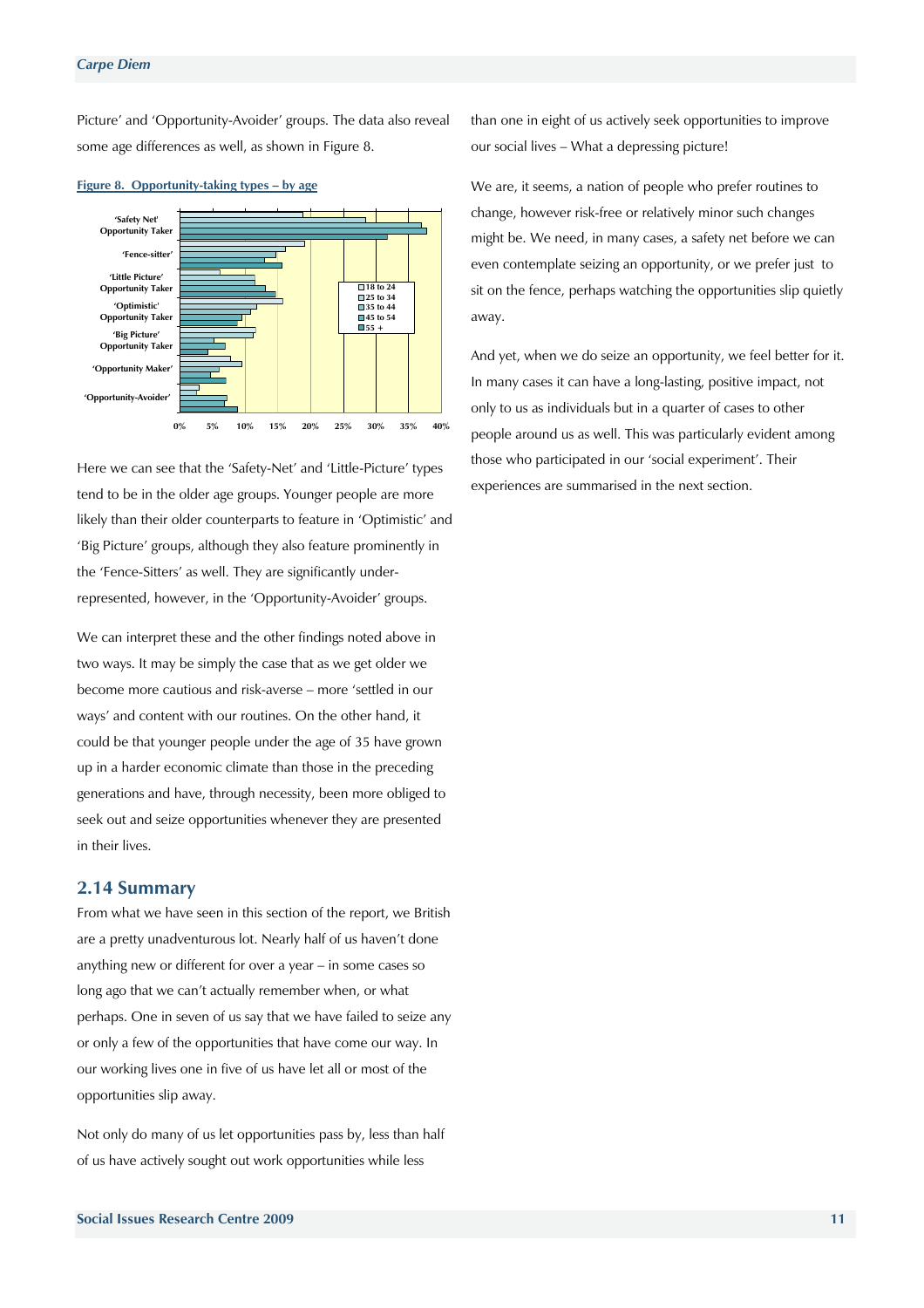# <span id="page-11-0"></span>**3 Personal 'carpe diems'**

Our group returned a week later to report on what they had done in the way of seizing opportunities and what the impacts had been.

Steve had undertaken an open-top tourist bus trip around Oxford – something that is almost unheard of for a local to do.

*"I decided to go on the bus tour because I have lived round this area for a long time and I thought I would strike up a conversation with someone. But I faced a setback as I didn't realise that they provided you with headsets and nobody would actually be having a conversation, because they would be listening to the running commentary! But, these two Americans of about 50 plus got on the bus and ironically, we got talking about the headphones."*

He went on to describe how, at the end of the tour, the Americans invited him to join them for a drink and fill them in on some of the local knowledge. As a result, he now has a place to stay whenever he visits the United States.

Mary had sought out the opportunity to get rid of some stress and engage in what she described as 'frivolity':

*"I got in touch with people who I had not been in touch with for ages, one of which is a very free spirited person and who since I was last in touch with them has travelled all over the world … It reminded me of a time in my life when I was a lot freer. I also just did stuff like got a friend to come round and help me clean out my wardrobe, I drank wine with other friends … just things that I really don't do anymore … and it was great. It made me realise that my life for the past few years has been so busy and hectic with school and my son, the stress has really taken its toll and I have wound myself so tight. I found it really hard to unwind myself to the point that I managed to. I did do it but I was so aware of it and so today I had a really busy and stressful day doing various things like giving my husband the car that he really needed … normally that would mean that I would have a nervous breakdown by the end of the day, but I didn't. I went into the school and spoke to the headmistress again … Then when my husband was phoning and making* 

*demands about his football gear, I thought how normally I would have been having a nervous breakdown, but I didn't because I had a bit more of a frivolous week."* 

As with Steve, Mary's opportunity-taking had very immediate and tangible rewards. We will see shortly that for some of our participants the impacts may be quite enduring.

Meanwhile, Lorna recounted her recent trip to London:

*"I had a mission of stopping and looking at what was around me and enjoying the environment that I was in, instead of rushing to the next place that I have to be. So I was up in Whitehall the other day and it was a really sunny day so I thought, 'I'm not going to go straight in, I am going to jump back on the tube and go [somewhere else] and have a wander round and enjoy the nice sunny day."* 

She then gave a detailed description of where she went and what she did. Lorna had also been, as part of her job, to Birmingham:

*"I did the same in Birmingham today. Instead of avoiding people, which is what I normally do, I went up and spoke to the people that give away lots of free stuff. I took the opportunity to go up and talk to them. I found it really lifted my mood, taking that little bit of extra notice."*

Tony had set himself the task of talking with street drinkers, *Big Issue* sellers and others living on the margins of society:

*"Yes I spoke to a few people in those circumstances and the thing that struck me is that everything in their life is an opportunity … but it has to be because they are living on the edge. One guy came up to me and asked me for money and I stuck my hand out and asked him his name … he was just telling me about how he lives in his tent in Port Meadow … he had put it up on a floor so that it didn't flood and various other things … I did actually get invited down for … an all weekend party! Me, James and the rats! The guy was probably only in his early twenties."*

Through this activity Tony had start to think more about his own life: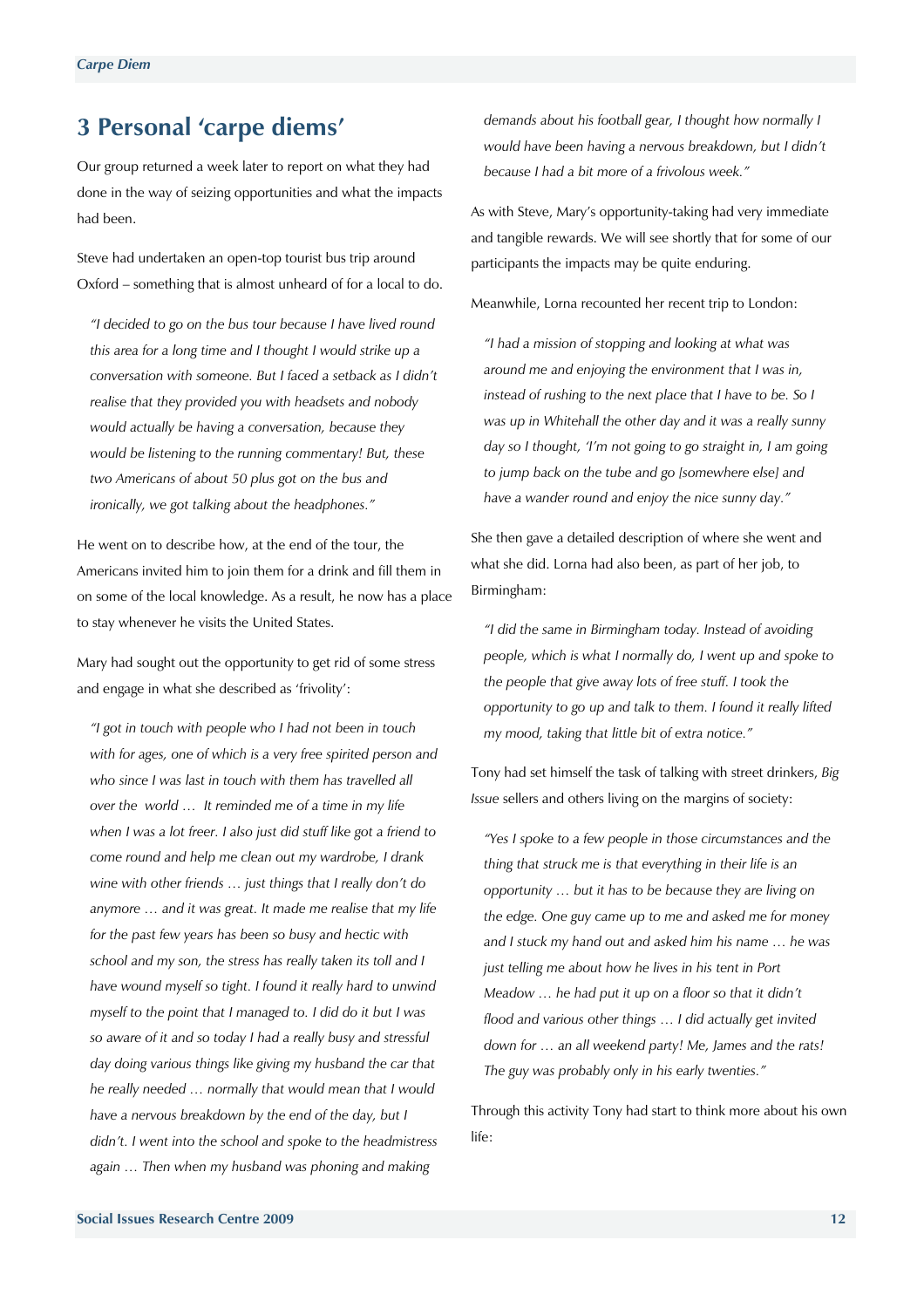*"I have gone through this period in the last six months or a year where I felt a bit sorry for myself. It made me feel like I have seized some opportunities and I do make my own way …"* 

Laura had decided to re-establish contact with an old friend – something that we saw earlier is what a number of poll respondents would like to do. During the week between the group meetings, however, she had received a request from her mother to speak to the residents of a rather up-market retirement home – the kind of place that has visiting speakers every month.

*"I actually got the email straight after [the previous group meeting] so I said yes. And it's kind of good in a way because I am really excited; I get to go over again what I did [on a long trip to Thailand] and think about how I feel about it and go through all the photographs and pick out the best bits and stuff. She thinks they will want to hear about it, so that's good."* 

Laura was, however, anxious about the "the speaking thing", even though, as another member of the group pointed out, she is a school teacher:

*"Yes, but I don't really like to stand up and talk to people that listen! This is probably the most public I have ever been."* 

What was clear in Laura's case is that had she not been in our group talking about seizing opportunities prior to her mother's invitation she would, undoubtedly have turned it down.

The same was true for Di who changed her plans for the week:

*"I decided to seize another opportunity instead. I do baking and stuff for various friends and what have you, and … somebody … said that they were getting married in July and asked if I would do their wedding cake. I said yes as I thought that was an opportunity to take … So I am doing that. We have met up and she seems very … I've just got to get through the day now."* 

We asked Di if her acceptance of this request was unusual.

*"Yes, I think I would have said no but I could find someone to do it for you. I have been baking cakes for a while now, but not for a wedding!"* 

For Di, accepting this request involved a degree of risk – something that she would normally avoid. By accepting this rather challenging opportunity, however, she felt that she had proved something to herself.

In contrast to these 'success' stories Matt, who the previous week had decided to learn to ride a bicycle, recounted a tale of initial failure:

*"This is an opportunity I have tried to take many times and I tried again and it's really never, ever going to happen!"* 

Rai, who had accompanied him on this occasion, came to his defence:

*"He did move some distance with his feet on the pedals! There was movement and pedalling. …"* 

Having given up on the bike, Matt described how he took the opportunity to accompany friends on a punting trip. Since punting is, for him, both a regular and lazy activity, other members of the group were unimpressed. On this occasion, however, there was something different On the trip he met up with an old acquaintance:

*"I took the opportunity to get past the usual banter and we ended up chatting for the whole evening and we got to know each other really well. It went beyond just chit chat and banter to an actual heart to heart … I thought, 'actually no; I am going to make a conscious effort with this person, I am not just going to prat around and thrive on the banter, I am going to make an effort' … It's a friendship formed, consolidated."* 

Jim had decided to introduce a little variation into his routine working day:

*"Well, the department that I work in, there is this culture where people don't take a lunch break and they just soldier on through the day. But Headington is 15 minutes away so when you walk there and walk back, it's … half an hour, and so I decided to have an hour and a half lunch break and*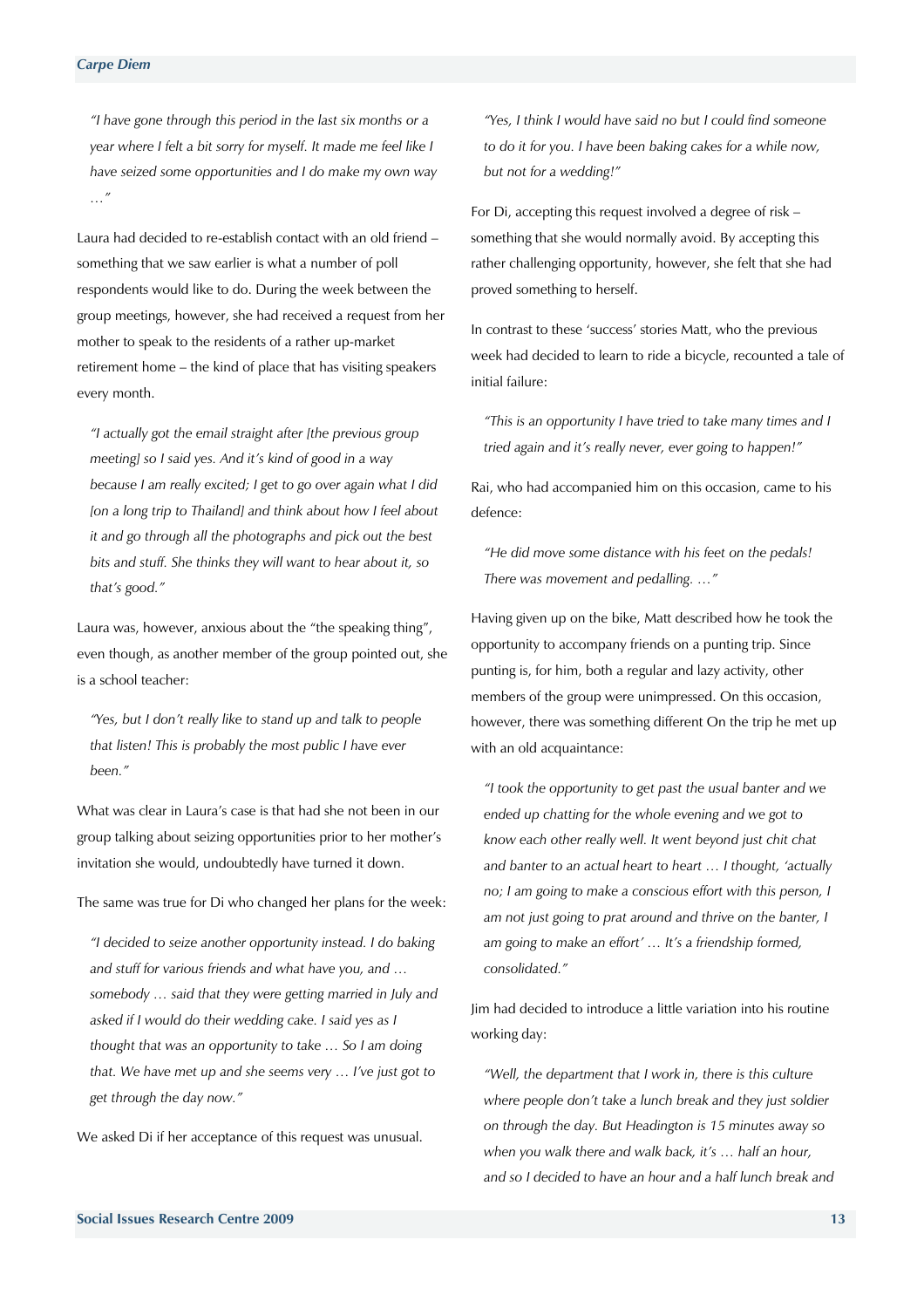*just come in earlier. It has had a knock on effect as I am now getting up earlier this week … So I have been into Headington, had coffees, walked round and just generally chilled out; got rid of the feeling that you are just trying to get through the day. I mean, even if you like your job, you are just looking at your watch, waiting to go home and just rushing through the day, which is a horrible way to be…and getting up earlier has been great because I am sleeping a lot better, even though I have been in bed for less time."* 

Mary observed: "You feel differently don't you, much more relaxed" and this was very evident in Jim's demeanour. A very simple, conscious change of routine had brought many benefits.

Rai reminded us that her personal 'carpe diem' exercise was:

*"… to cook a meal from scratch … which upon reflection was quite a radical thing to do. I mean, I can cook but I don't and I have wanted to for a long time. Originally, I was going to cook a biggish meal and then I thought, because the idea of this is at least partly … to incorporate something in your life at least once. You can't cook a big meal for friends every week so I thought that I would just cook for myself. And it was miserable. I gave it a really good shot and I separated the vegetables and I made a good sauce and it was nice but it made me realise or remember why I don't cook for myself … it just makes me late for everything else that I want to do that evening. It actually became a bit of a chore and I couldn't do the things I wanted to do so really there is a sort of balance in my life where I think, 'yeah, I might eat haphazardly and badly', but that is sort of the way I have chosen to be because it gives me the opportunity to do other things that I want to do. I did try!"* 

To make up for what she saw as both a personal and public failure, Rai had got in touch with her mother and asking her:

*"… if she would like to spend her mother's birthday with me … her mother passed away a few years ago. It meant that we could do mother daughter things and it felt like something that I would have liked somebody to ask me. But it was a risk in the sense that I didn't know whether she was going to be at that stage of the grieving process to want to* 

*commemorate, or maybe it would be too raw. But I was glad that I did that because she said yes and we are going to spend the day together."*

Julie had, sadly, fallen ill in the intervening week, but had emailed to say that after the first group meeting she was still determined to look for opportunities in her life and was now a lot more motivated to seize them. She had undertaken her task, which was to re-establish contact with her father, and wrote:

*"I did make the call to my Dad and it wasn't quite as bad as I feared, though very stilted. I think the bridge is on its way to being built and I did feel good afterwards about taking the step. I've also seized the day in agreeing to a cheap weekend away with some girl friends, even though I haven't a bean at the moment – but … you never know what's around the corner so go for it!"* 

In the group we returned to discussion of opportunities in the past that we might have let pass or even avoided. There was, however, little in the way of regret. Yes, we had all missed opportunities for one reason or another, but the consensus was that you had to put these behind you – to move on. Had the 'carpe diem' exercise in which they had been involved helped in any way – perhaps more able to see opportunities when they arise and seize them? Two members of the group summed up nicely the general feeling. Matt, despite his failure to master the simple art of cycling, said:

*"I found it a really interesting week and I have been really aware of it. I have been telling everyone about it as well! What has made it interesting is being aware of all the opportunities I do have everyday and looking at the ones I normally turn down and actually doing some of them. Yes, it has produced some mixed results, but just highlighting it and challenging it for a change did make me focus on some things that I will experience again."* 

#### Steve followed him by saying:

*"What it has done for me is [realise] we can go through life just going through the motions .. it did remind me that we can stop going through the motions, and you can focus on doing things in more depth; finding out about individuals*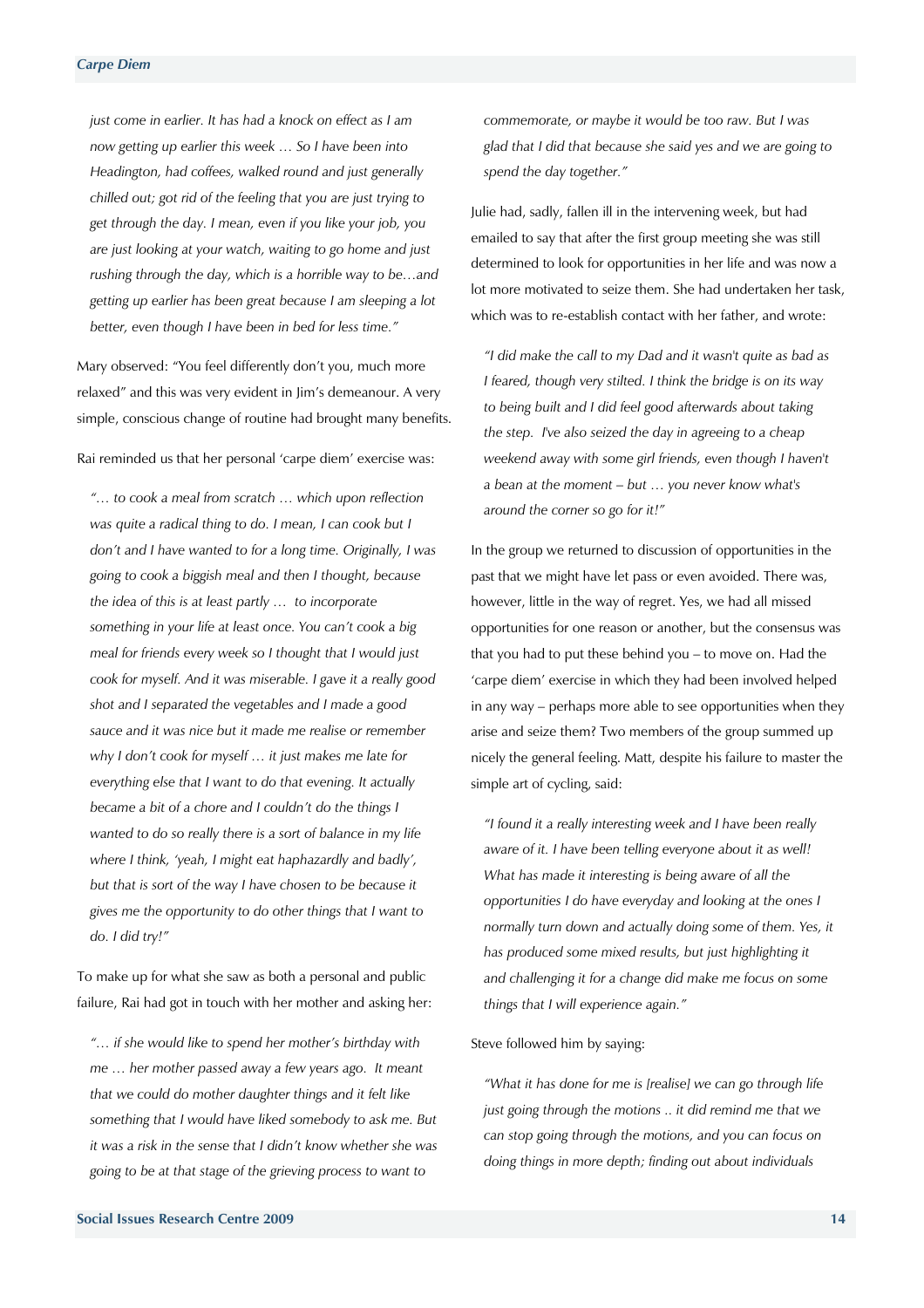*more deeply and focusing more can only be a positive* 

*thing."*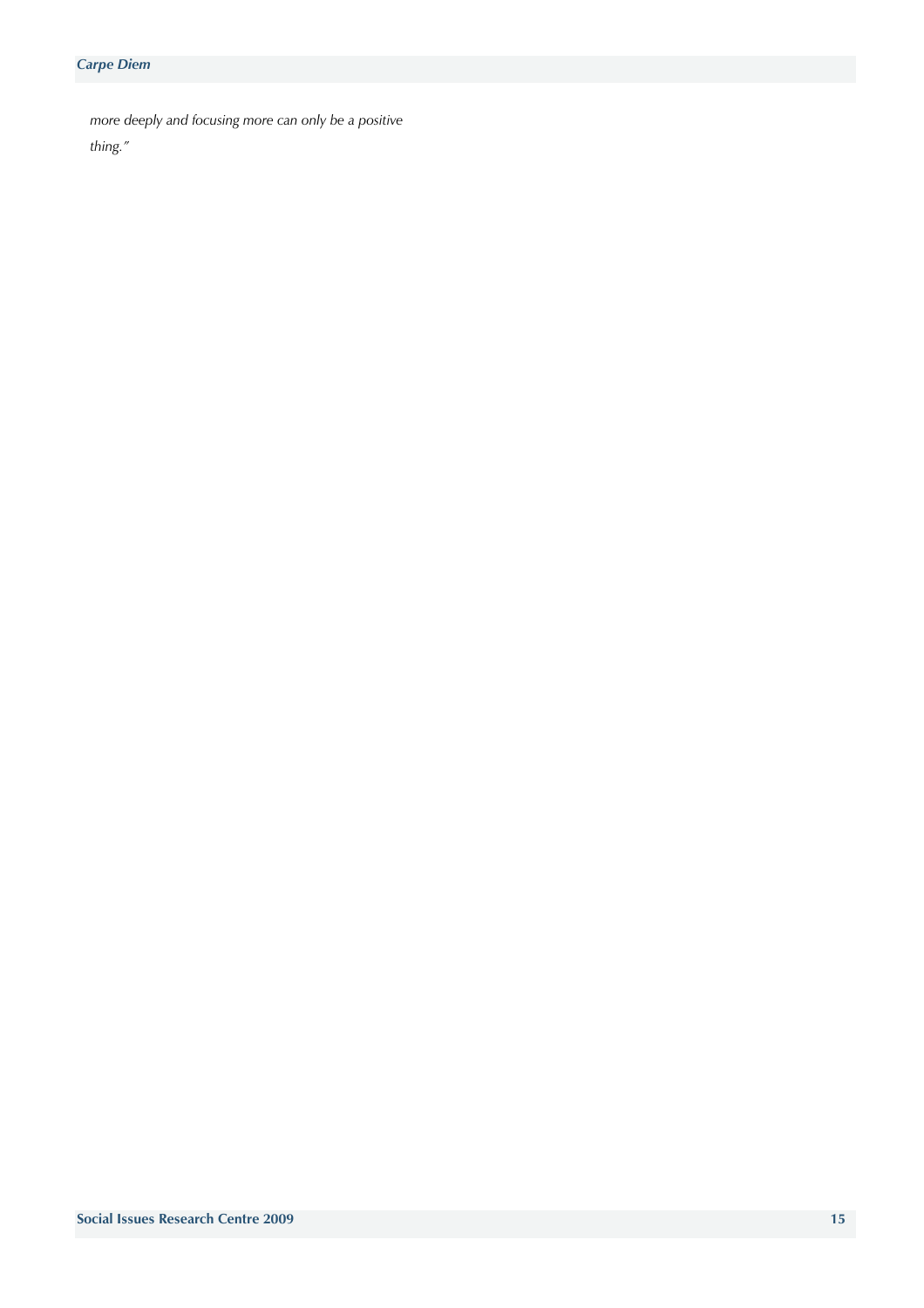# <span id="page-15-0"></span>**4 Conclusion**

There is a very simple and short conclusion to be drawn from the *Carpe Diem* study. Most of us are locked inside routine lives. We resist change and, as a result, let opportunities in all aspects of our lives simply slip by. Not only do most of us fail to seize many of the opportunities that present themselves, even fewer of us actively seek them out.

And yet, as our modest social experiment has demonstrated, if we make ourselves think about doing something different for a change – force ourselves to review the range of opportunities that are easily available to us – and resolve to break just one small aspect of our routines, the results are immediately positive. We start to realise how easy it is to stop just 'going through the motions' and expand the range of everyday life experiences.

The only way to test whether this conclusion is justified or not is to try it out yourself – do as our participants did and seize just one small opportunity to do something a bit different. Below are a few suggestions – but I'm sure that you will have better ones.